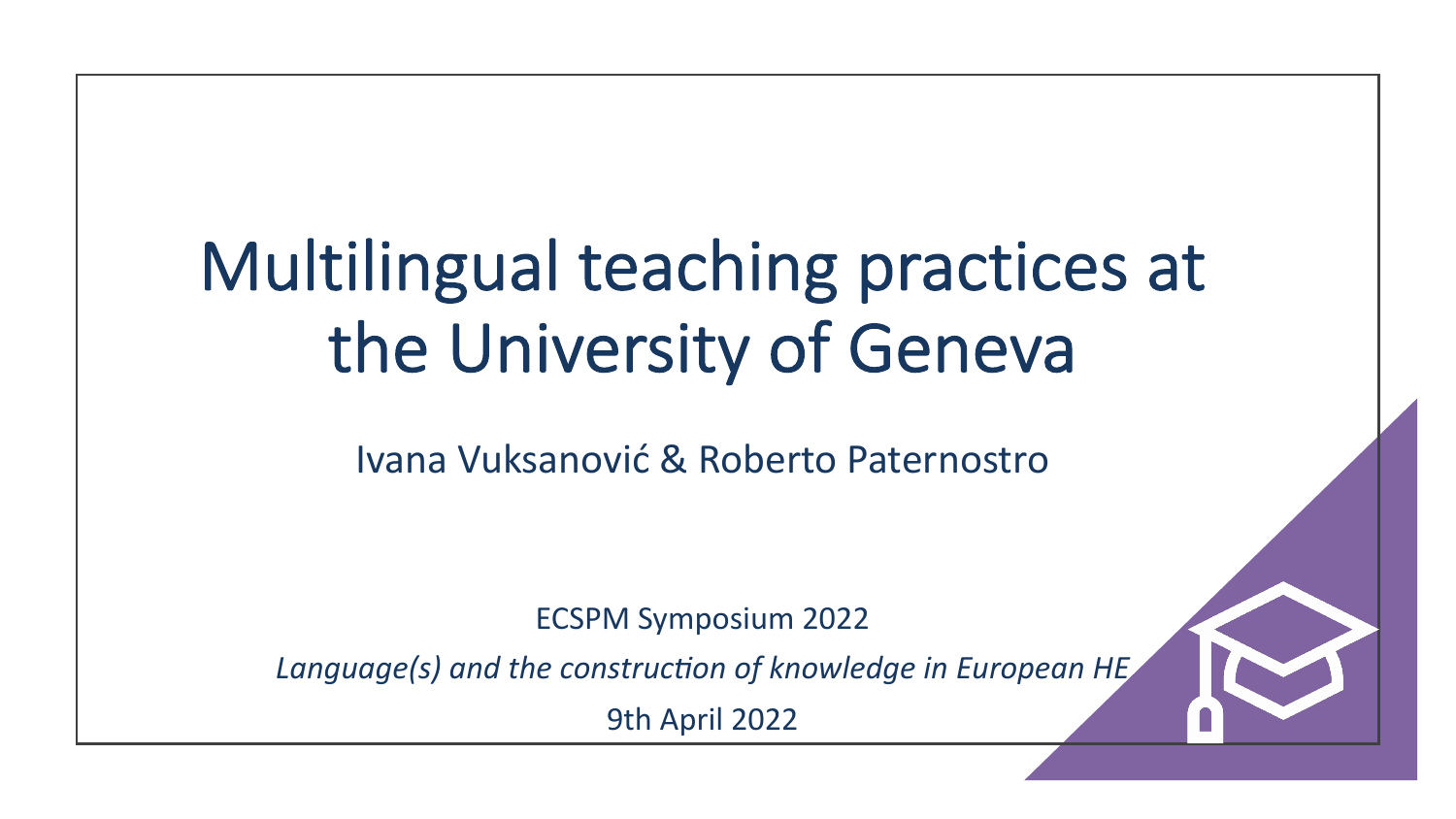# **Outline**















 $\boldsymbol{\delta}$ 

PRESENTATION OF THE STUDY *BI- /PLURILINGUAL DISCOURSES AND PRACTICES IN THE SOCIO-INSTITUTIONAL AND EDUCATIONAL FIELDS AT THE UNIVERSITY OF GENEVA: THE EMERGING AND HIDDEN SIDES OF THE ICEBERG*  (PLURI-U PROJECT)

LANGUAGE POLICY AT THE UNIVERSITY OF GENEVA: WHAT PLACE FOR MULTILINGUALISM?

**TEACHING** PROGRAMMES AND LANGUAGES OF INSTRUCTION IN NUMBERS

DATA ANALYSIS: INTERVIEWS WITH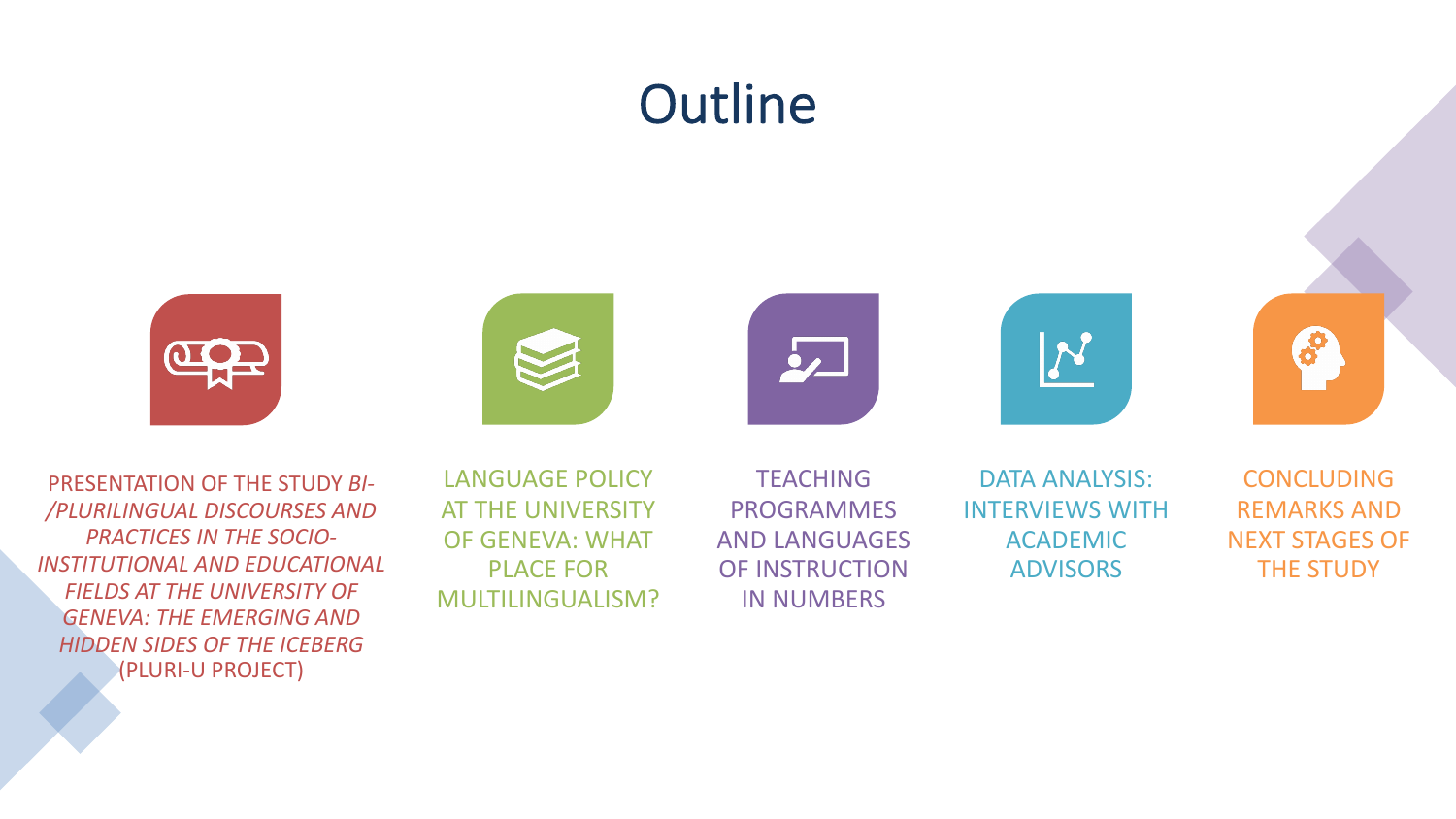# Theoretical framework

- The internationalisation of higher education (Cosnefroy et al. 2020) has led universities to reflect on the challenges and benefits of explicit language policy (Gazzola 2010), particularly in teaching and research (Forster Vosicki 2015; Grin 2018; Gajo, Steffen & Yanaprasart 2021).
- Making these policies explicit is vital in the current context of internationalisation, which changes the game in terms of the target audience, recruitment of collaborators, and curricula offered (Liddicoat 2016: 231).
- In most cases, English is the lever of this internationalisation, not only as of the "unique" language of teaching and research (Hamel 2013) but also as the language of communication and exchange between students, academic and administrative staff, etc.
- Swiss universities responded pragmatically, using the strategy of expanding the range of courses where English coexists with local languages (Studer & Siddiqa 2021).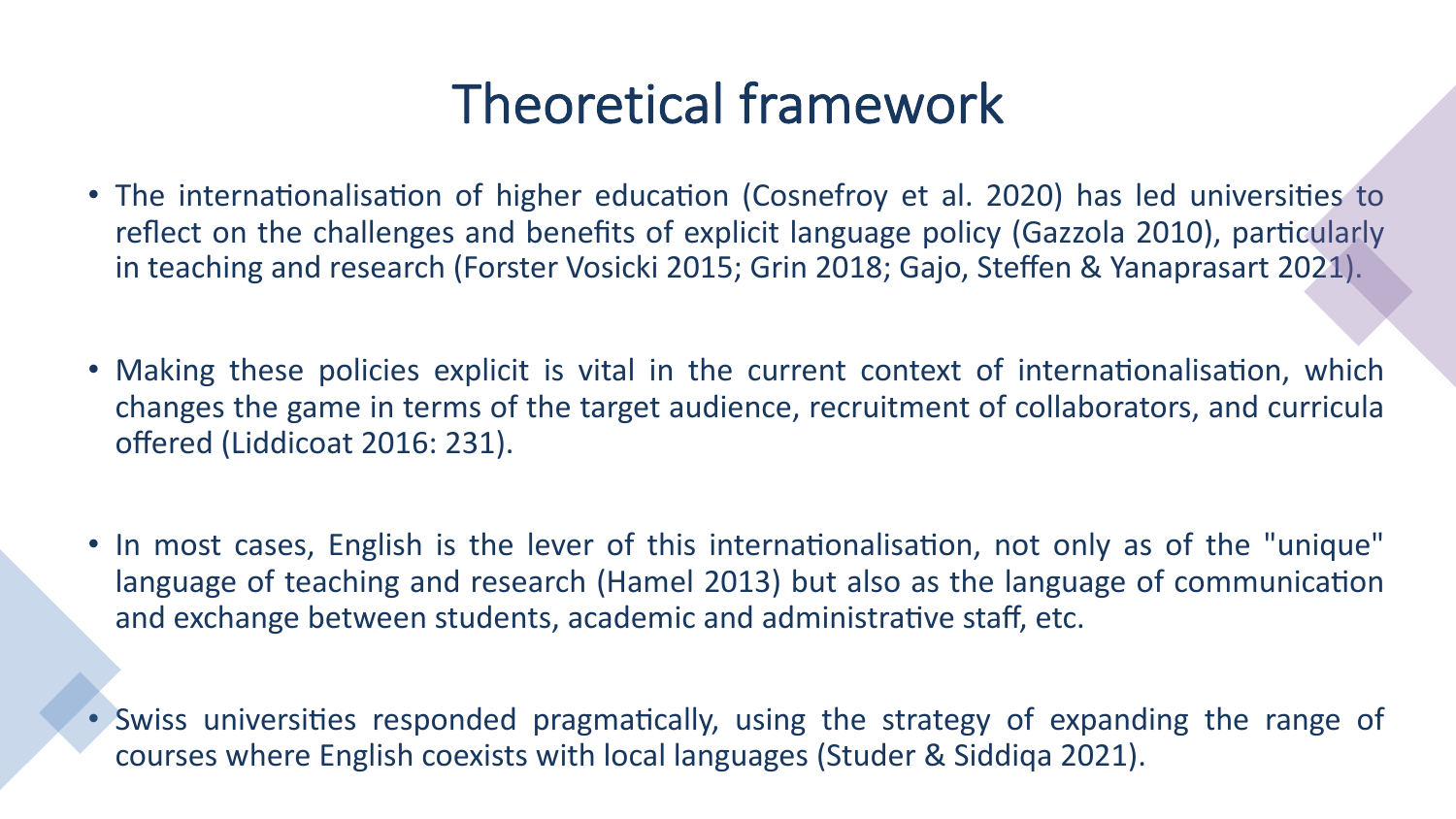# Pluri-U projet

- **Coordinators:** Prof. Laurent Gajo, Dr. Roberto Paternostro
- **Researchers:** Dr. Ivana Vuksanović, Dr. Patchareerat Yanaprasart
- **Goal**: identifying, describing, and analysing bi-/plurilingual discourses and practices at work in the socio- institutional and educational fields at the University of Geneva.
- **Research questions**:
	- *What are the explicit forms of bi-/plurilingual education? Under what programmes are they delivered? In which languages are they provided and under what conditions?*
	- *Are there other forms of bi-/plurilingual education, and how are they presented?*
	- *What about bi-/plurilingualism from the point of view of global strategies and language policies? How does it manifest itself in the exchanges between the different actors and bodies within the University (Rectorate, teachers, administrative and technical staff, students)?*
	- *What is the link between bi-/plurilingualism and the internationalisation process? Where do exchange students come from, and what languages do they speak? Why do they choose the University of Geneva? What are their expectations of learning French?*
- **Methodology:** 
	- Analysis of official documents: university website, study plans, etc.;
	- Interviews with academic advisors;
	- Questionnaires submitted to the students and teachers.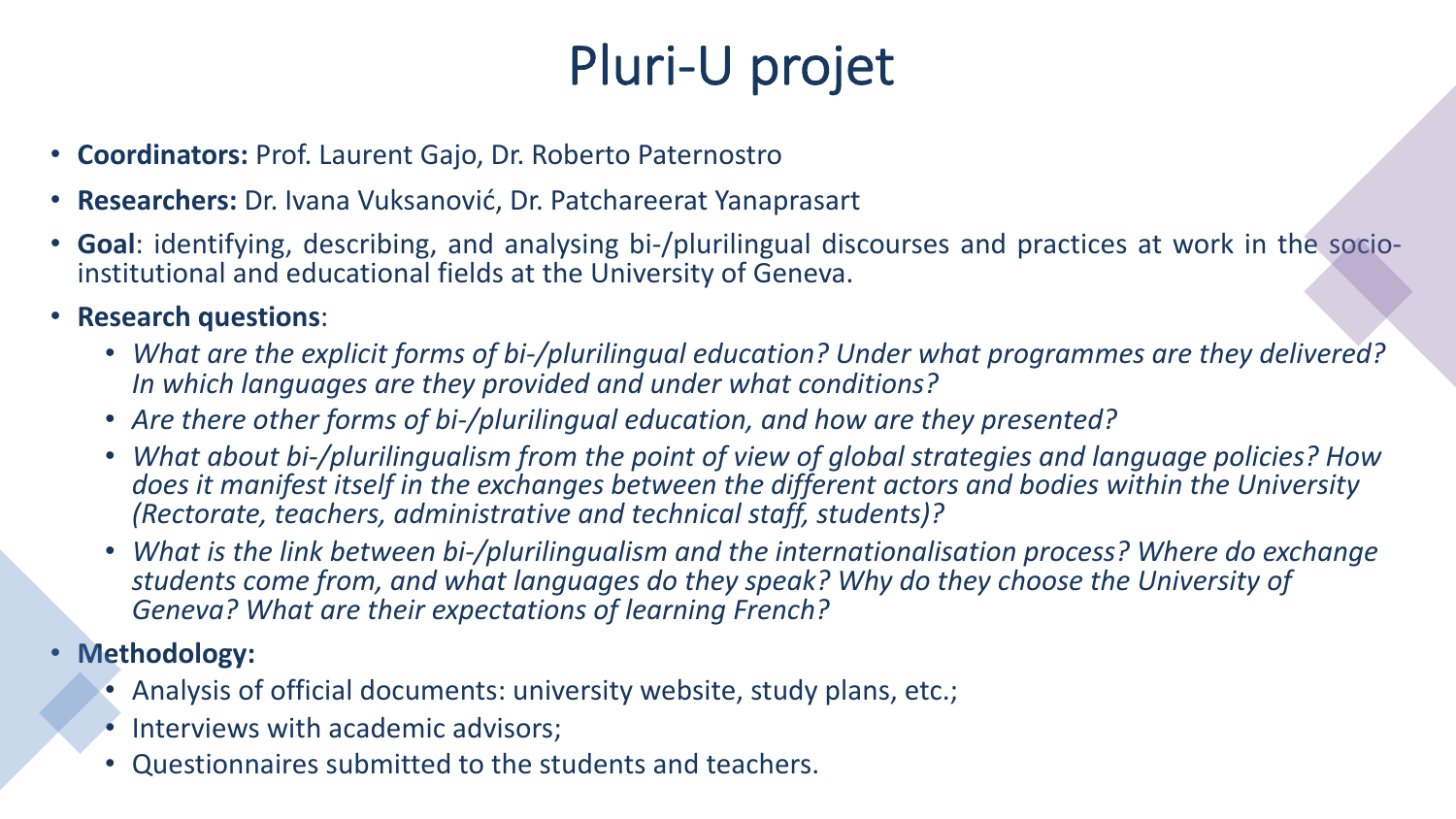# Multilingualism at the University of Geneva

*Language policy at the University of Geneva: 18 measures* (2012)

- University of Geneva "takes the position that **students need to master French in order to take the courses offered at the university. This mastery of French is also required for instructors** hired by the university. **Open to the world and conscious of the benefits of multilingualism** for enhancing its excellence, **the University also encourages the learning and use of other languages** employed in the academic and scientific community". (p. 1)
- "Encouraging, long-term, among the student body, mastery of the languages used in their respective fields". (p. 1)
- […] "**promoting the confrontation of ideas in multiple languages**, depending on the fields concerned, and **avoiding the concentration of scientific expertise in countries with dominant languages**". (p.1)
- "University of Geneva must affirm, with the exception of language study programs, **French as the language of instruction for Bachelor's students**, and ensure the possibility of studies in French for at least one Master's program consecutive to each Bachelor's program". (p. 3-4)
	- "**Bilingual programs** (offering different languages of instruction within a plan of study) **are encouraged**. A program is considered "bilingual" if at least a third of its courses are taught in a language other than the one used for the other courses. As an exception, and when justified, elective and even required courses". (p. 4)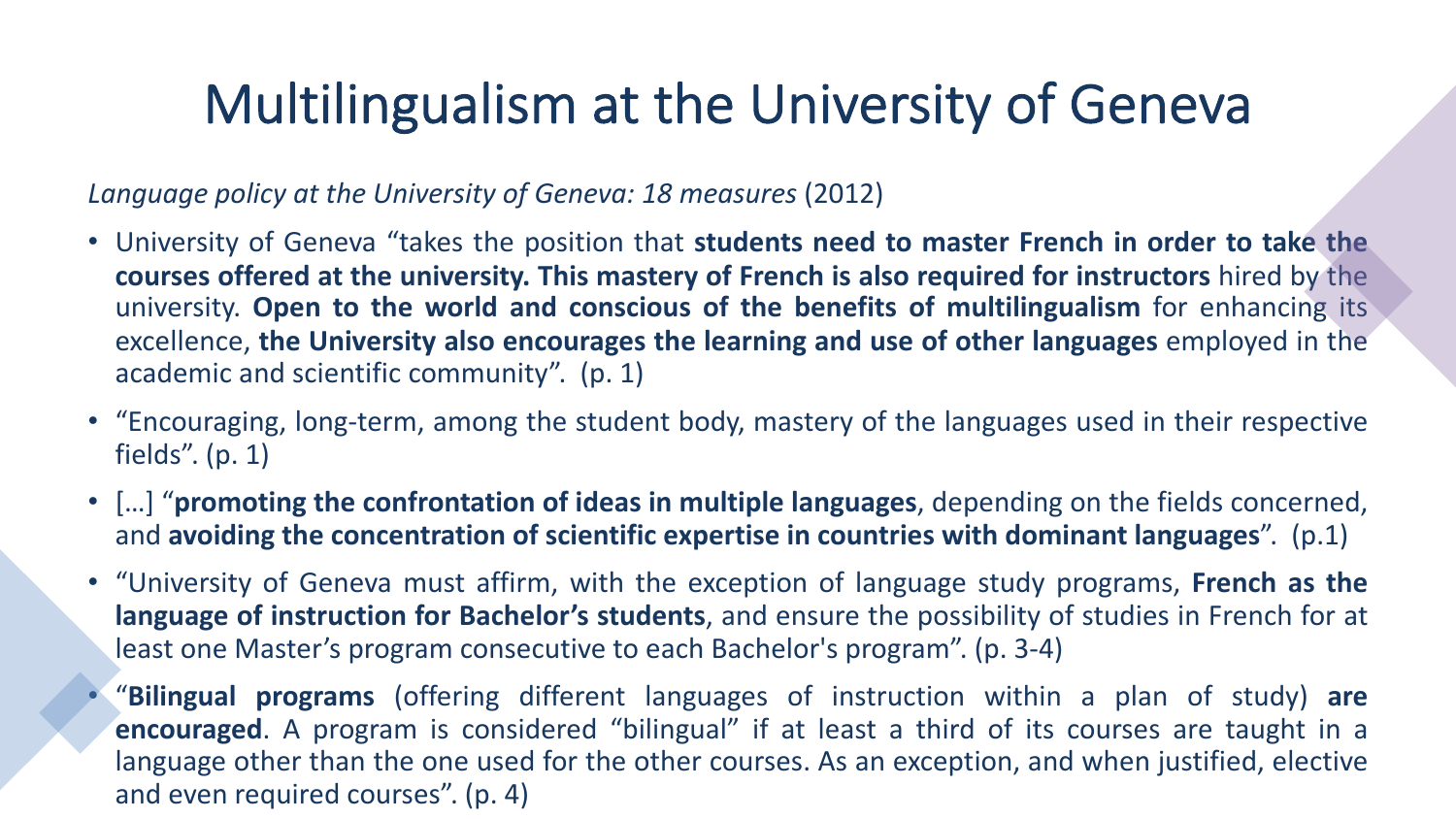# Languages of instruction according to the curriculum

| <b>Bachelors</b>                                                                                                                                             | <b>Masters</b>                                                                                                                                                    |
|--------------------------------------------------------------------------------------------------------------------------------------------------------------|-------------------------------------------------------------------------------------------------------------------------------------------------------------------|
| 25 programmes<br>Two faculties not being included: Humanities<br>(29 branches) and Translation and<br>Interpretation (1 BA in multilingual<br>communication) | 55 programmes<br>Two faculties not being included: Humanities (28)<br>branches) and Translation and Interpretation (3<br>programmes)                              |
| 24 in French<br>(of which 20 demand knowledge of English and<br>2 require knowledge of German)                                                               | 28 in French (of which only 4 do not mention any<br>need for knowledge of English)<br>13 in English<br>13 in French and English or English and French<br>$(10-3)$ |
| 1 Bilingual – French and English                                                                                                                             |                                                                                                                                                                   |

**1 Bilingual – German and French**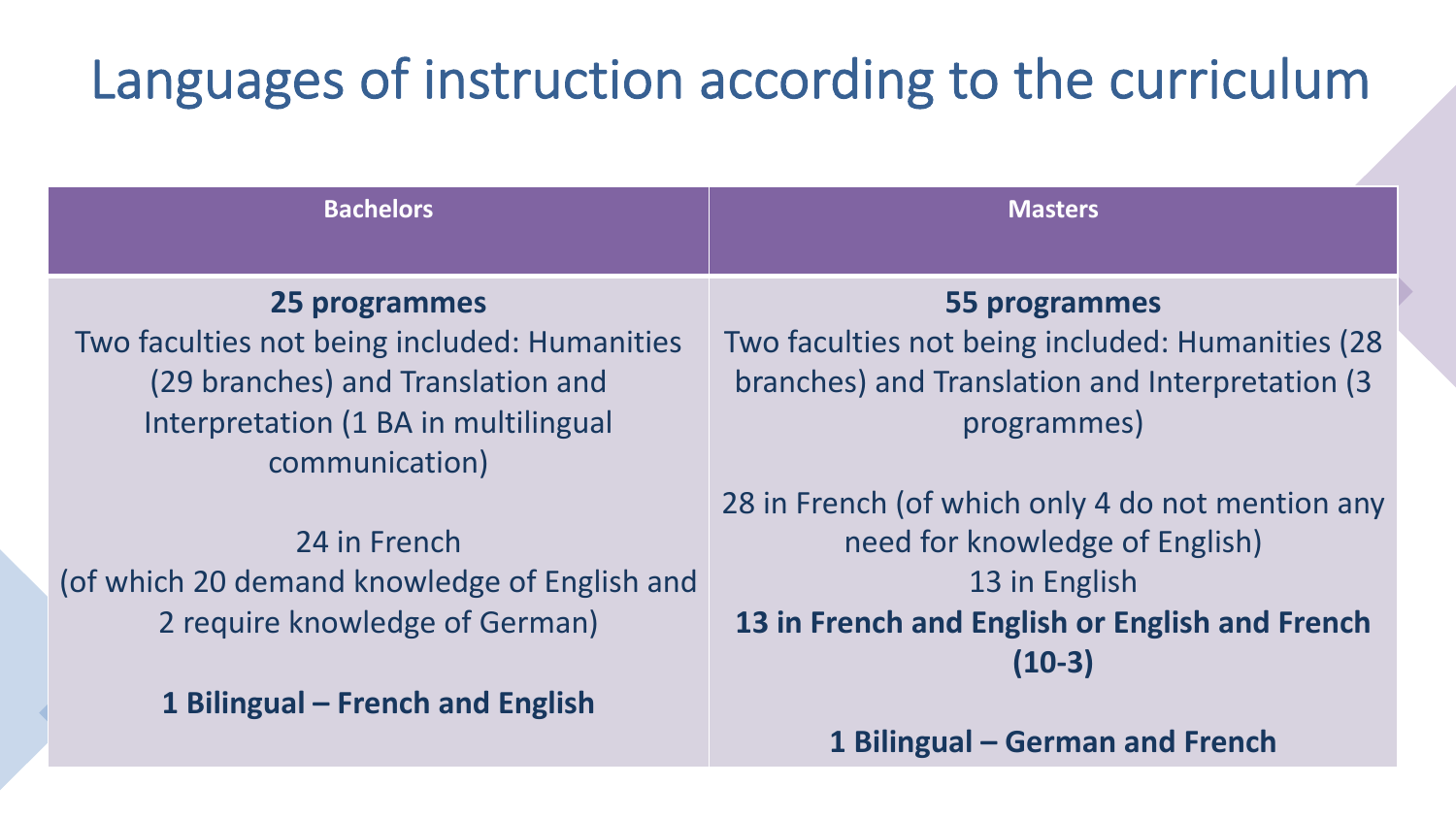# Interviews with academic advisors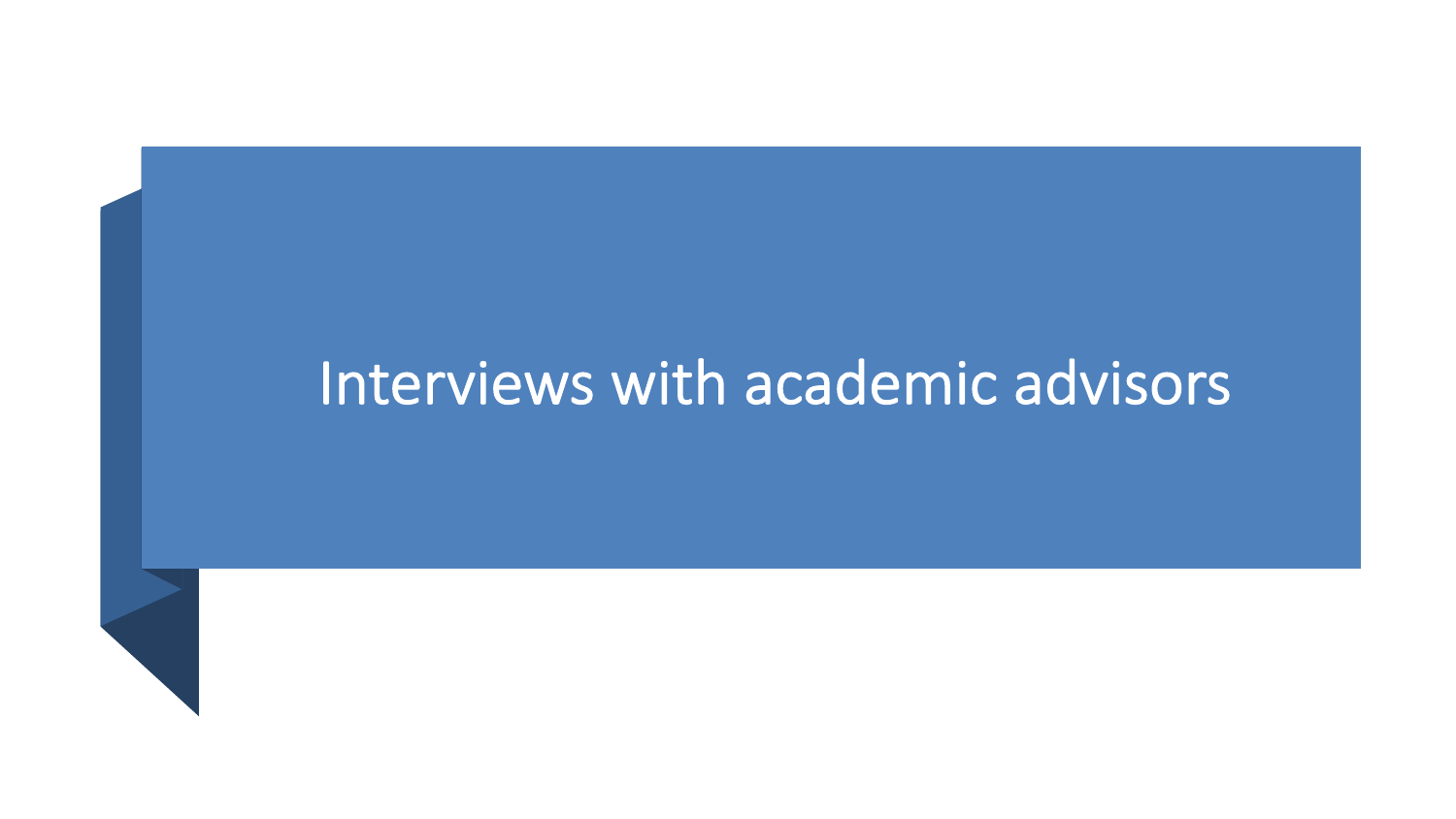#### Bachelor courses taught in English

- Although French is the only official language in Bachelor programmes, some courses are in English.
	- BEA effectivement en troisième année **y a déjà quelques cours qui sont donnés en anglais** mais c'est **PAS officiellement mis dans le plan d'études** parce qu'on avait cette idée que normalement **on était pas vraiment censés faire ça**

BA in Biology

IVU et on sait/ . et ça c'est **le règlement général** de l'Université de Genève/ . que **tous les bachelors doivent être euh en français/** . c'est le cas ici pour le bachelor=  $CAS$   $=$  $\overline{O}$ IVU mais est-ce qu'y a **des cours en anglais quand même/** MOD alors **très& très& très peu** et ça dépend pas de nous donc en bachelor un/ . première année de bachelor euh nos étudiants suivent des cours qui sont donnés aux étudiants en médecine/ . médecine humaine médecine dentaire . et **CERTAINS de ses enseignants maîtrisent très mal le français [...] et des fois ils préfèrent enseigner en anglais** BA in Biomedical science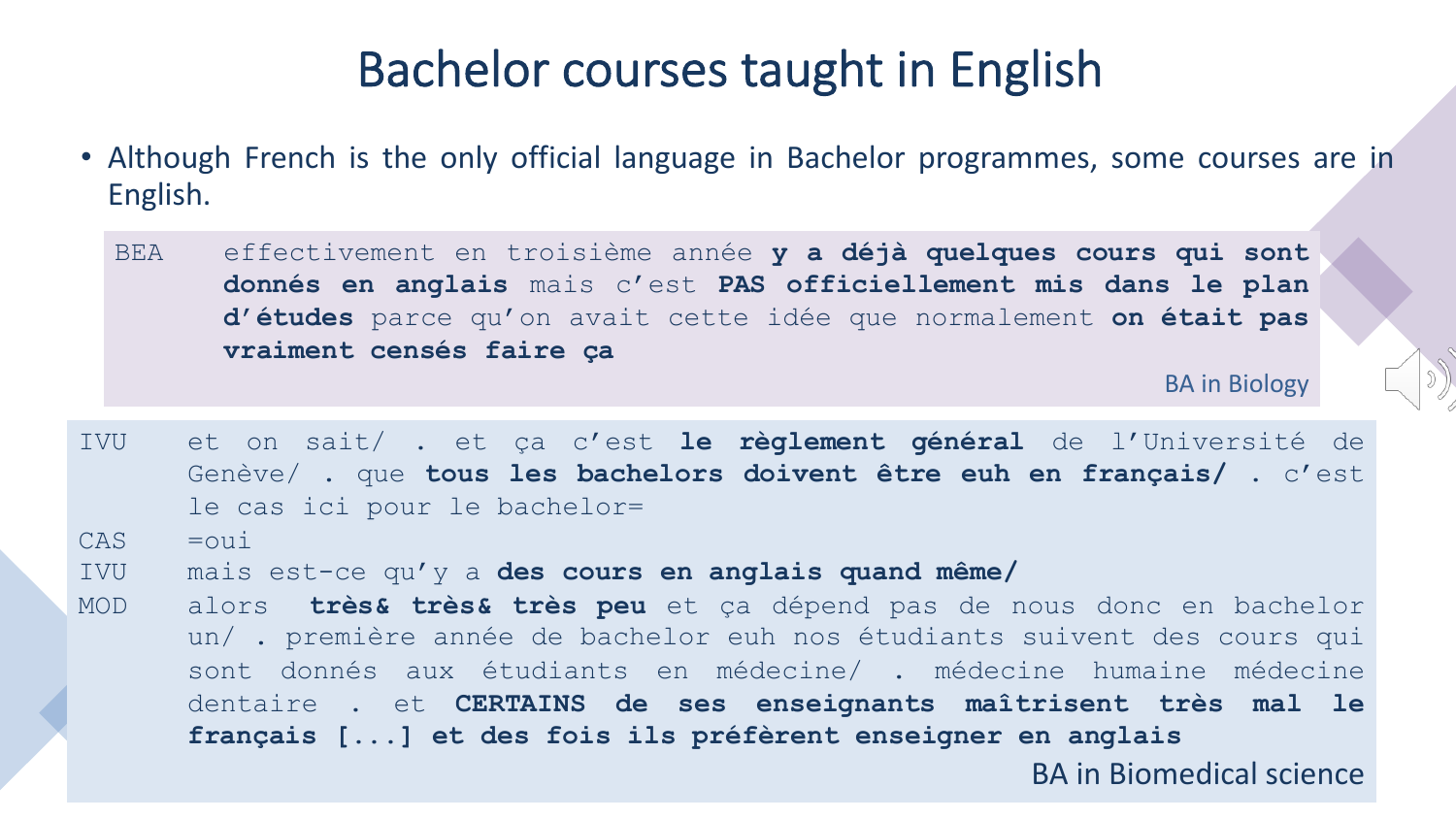## English in Master programmes with French and English as languages of instruction (1)

• English gradually became the dominant language of instruction. Non-French speakers can follow the entire MA programme in English, French courses being optional.

**et petit à petit . très lentement** j'ai essayé d'inciter tous no:s tous nos enseignants à: donner un titre et le descriptif de leurs cours en anglais **pour essayer de faire passer nos masters en anglais\** […] […] **maintenant un cours de master nous souhaitons qu'il soit donné en anglais**/ mais pas nécessairement . **on peut pas OBLIGER un enseignant** de donner en anglais

MA in Chemistry and Biochemistry

[…] je pense que quand le master a été créé/ .. je pense qu'il a été effectivement pensé xxx j'étais pas là donc je peux pas vous dire à 100% mais je pense que c'est ça . il a été créé en: ... disons **peut-être qu'ils l'ont pensé bilingue à la base** puisque c'était interfacultaire et qu'ils savaient qu'il y aurait des cours en français donnés par la Faculté de psycho/ .. euh du coup ils ont fait la distinction je pense justement bien français anglais . **mais l'évolution a fait que: on ait quand même vraiment vraiment basculé sur le côté anglais**

MA in Neuroscience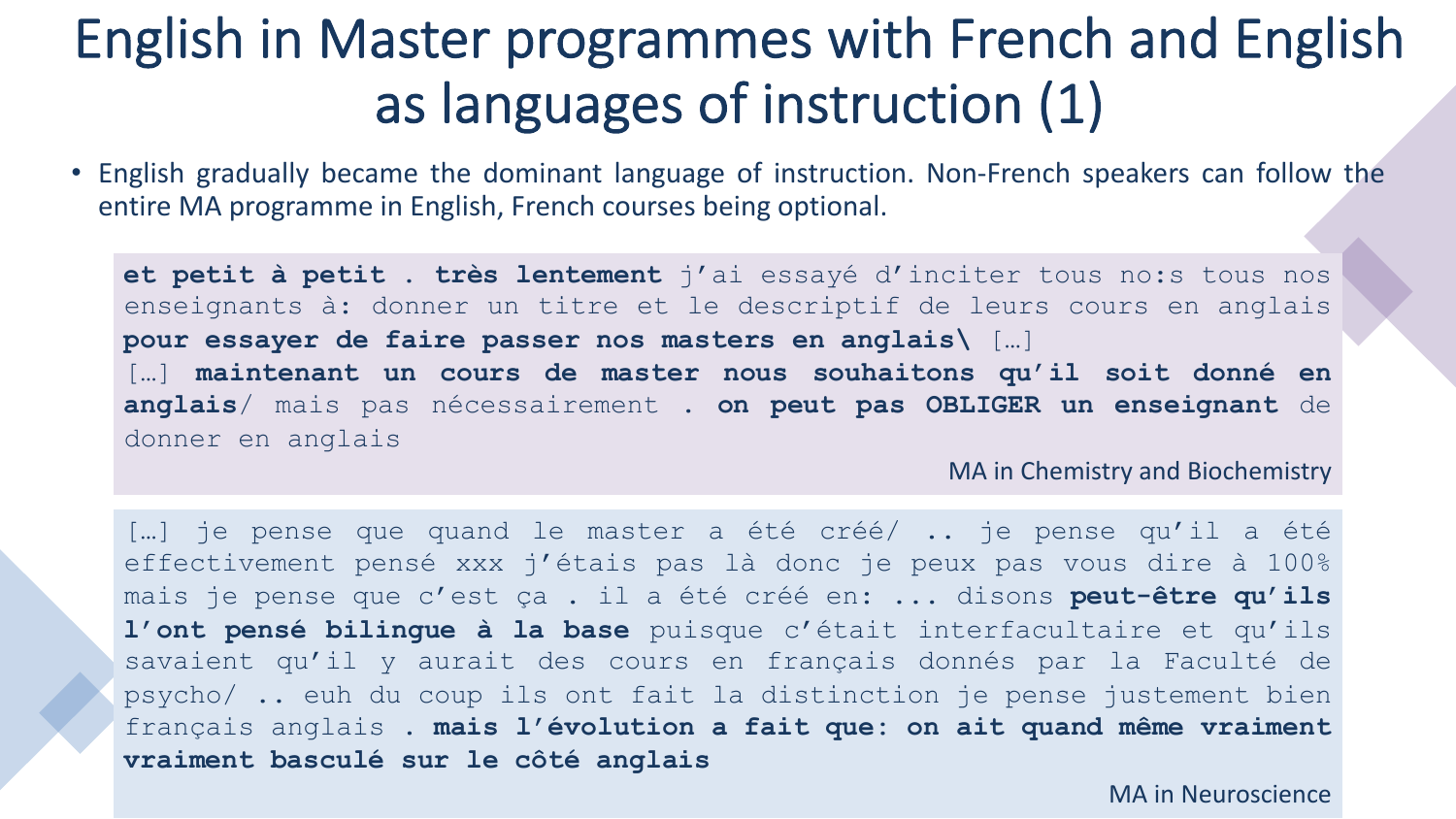# English in Master programmes with French and English as languages of instruction (2)

- English is the minority language of instruction, even though the number of courses in English is increasing.
	- 4 NED […]en fait les langues ça a toujours été pareil/ . donc c'est français/ . quand même/ 5 IVU hm hm 6 NED mais **avec de plus en plus d'anglais**\ .. **et ça c'e:st inhérent en fait aux enseignants** .. parce que xxx on a engagé les personnes qui sont anglophones et puis c'est vrai qu'en discutant on s'est dit que la personne enseigne dans sa langue d'origine/ .. plutôt que d'essayer pour un francophone par exemple de donner un cours en anglai:s ou pour un anglais de donner un cours en français . enfin quelqu'un qui est anglophone 7 IVU hm hm 8 NED **donc on a PAS vraimen:t réalisé qu'on virait de plus en plus vers l'anglais parce que c'est ce qui est un peu le cas/** . quand même . donc **la majorité des cours sont en français mais on a de plus en plus des cours en anglais** MA in Environmental Science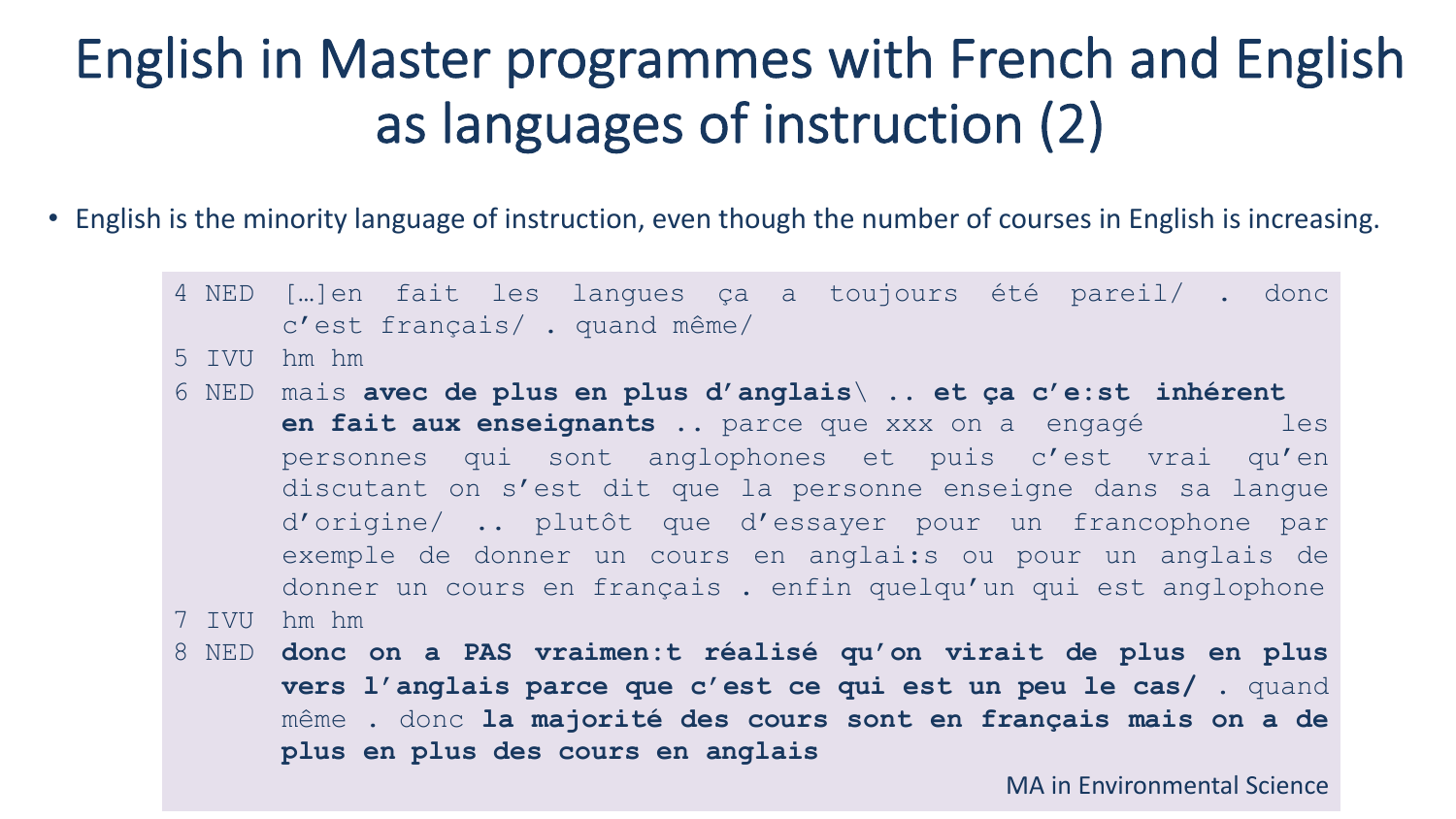# Official bilingual programmes

- Only two official bilingual programmes: French-German Master in Law and French-English Bachelor in Economy and Management.
- What is the nature of their bilingualism?
- Bilingual Master in Law: two faculties and two study plans, no language policy.

on est sur nonante crédits/ . eu:h **minimum trente crédits doivent être réalisés auprès de l'Université de Bâle/ trente crédits auprès de l'Université de Genève**/ et vous avez trente crédits qu'on pourrait appelés libres/ qui sont soit faits en partie à Genève en partie à Bâle/

• Bilingual Bachelor in Economy and Management: a well-defined language policy, parallel courses in French and English in the 1<sup>st</sup> year; however, in the 2<sup>nd</sup> and 3<sup>rd</sup> year, the number of subjects taught in English increases.

IVU est-ce que le bachelor a TOUJOURS été promu comme un programme bilingue KEG oui […]

- IVU oui .. et pourquoi
- CEV bah pour justement **essayer de proposer quelque chose à l'accord avec le marché/** . l'anglais est très utile dans le monde de travail après/ . et pour effectivement proposer . **avoir une carte à jouer auprès des étudiants qu'on veut attirer** . pour **se DISTINGUER d'autres programmes en Suisse/** . par exemple . et **pour OUTILLER nos étudiants avec l'anglais qui leur sera très utile après\**

BA in Economy and Management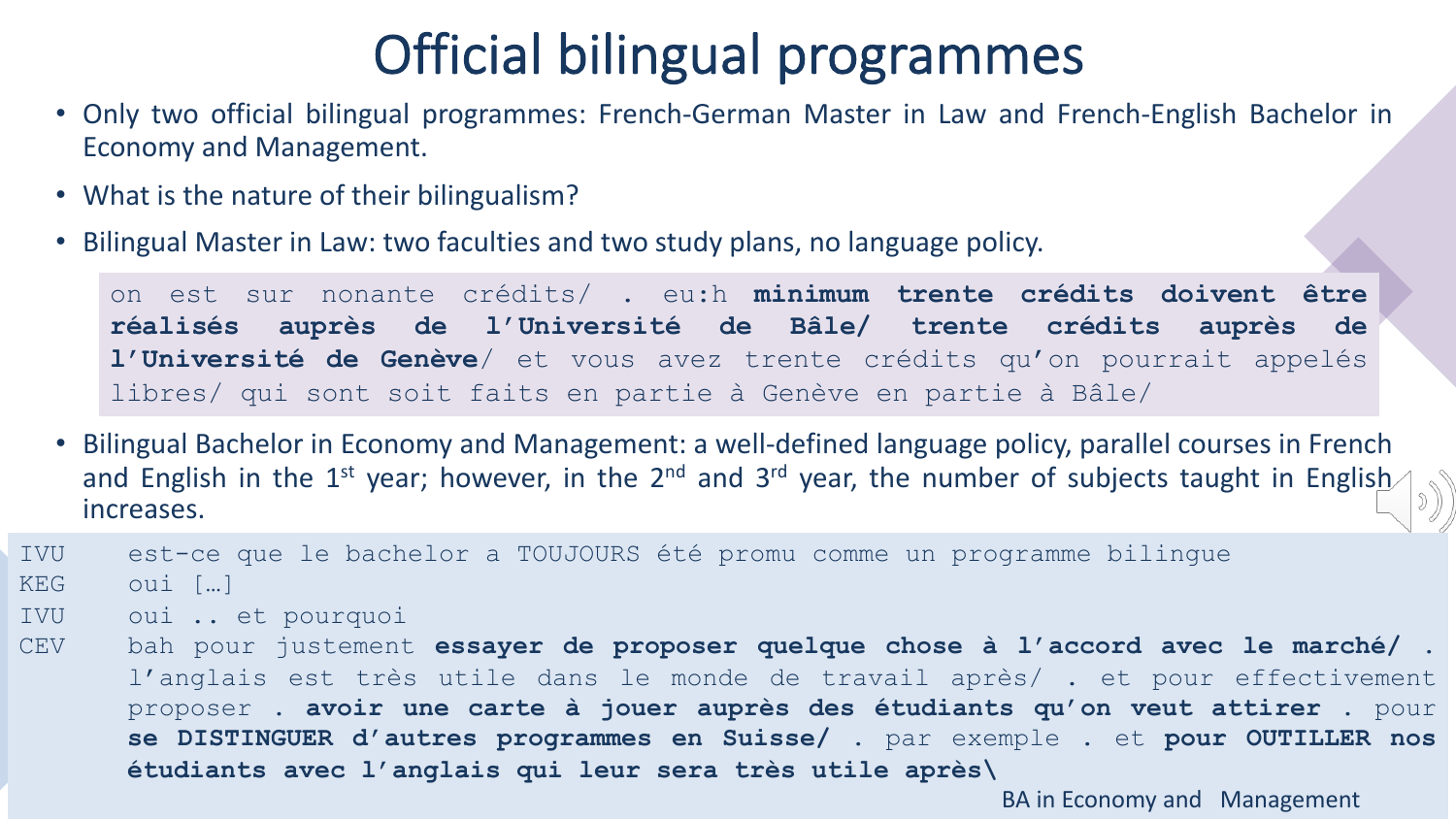# Non-official bilingual programmes

• In reality, some programmes are bilingual, although they are not promoted as such.

| <b>IVU</b> | mais ce mot bilingue plurilingue ne   |            |                                    |
|------------|---------------------------------------|------------|------------------------------------|
|            | figure nulle part en fait             |            |                                    |
| CAS        | ah c'est marron                       | IVU        | [] et encore une question sur      |
| IVU        | oui                                   |            | la promotion du master/  euh       |
| CAS        | pourtant c'est vrai que le nôtre      |            | y a pas le mot bilingue=           |
|            | pourtant C'EST=                       | IVU        | pourquoi                           |
| <b>MOD</b> | $=$ bilin $[que]$                     | <b>NED</b> | parce qu'on estime que c'est un    |
| CAS        | [un master bilingue                   |            | master francophone ((rires))       |
| IVU        | oui& oui dans les faits=              |            | c'est un master francophone.       |
| CAS        | =dans les faits=                      |            | après c'est vrai que oui on        |
| MOD        | $=$ ouais ((rires))                   |            | pourrait faire cette promotion-    |
| <b>CAS</b> | on est bilingue . et pourtant on      |            | là on n'y a jamais pensé. puis     |
|            | n'a pas pensé DU [TOUT à mettre ce    |            | de fait . c'est vraiment& je       |
|            | mot-là                                |            | dirais ces deux trois dernières    |
| <b>MOD</b> | [on l'a pas promu. c'est presque on   |            | années on a de plus en plus de     |
|            | s'est dit mince on n'a pas essayé de  |            | cours en anglais quand même        |
|            | faire tout en anglai:s . on avait     |            | mais on n'y a jamais pensé. de     |
|            | presque HONTE de pas réussir à [faire |            | se dire on pourrait promouvoir     |
|            | tout en anglais                       |            | le master comme étant bilingue     |
| CAS        | [alors que finalement c'est un plus   |            | <b>MA in Environmental Science</b> |
|            | <b>MA in Biomedical Science</b>       |            |                                    |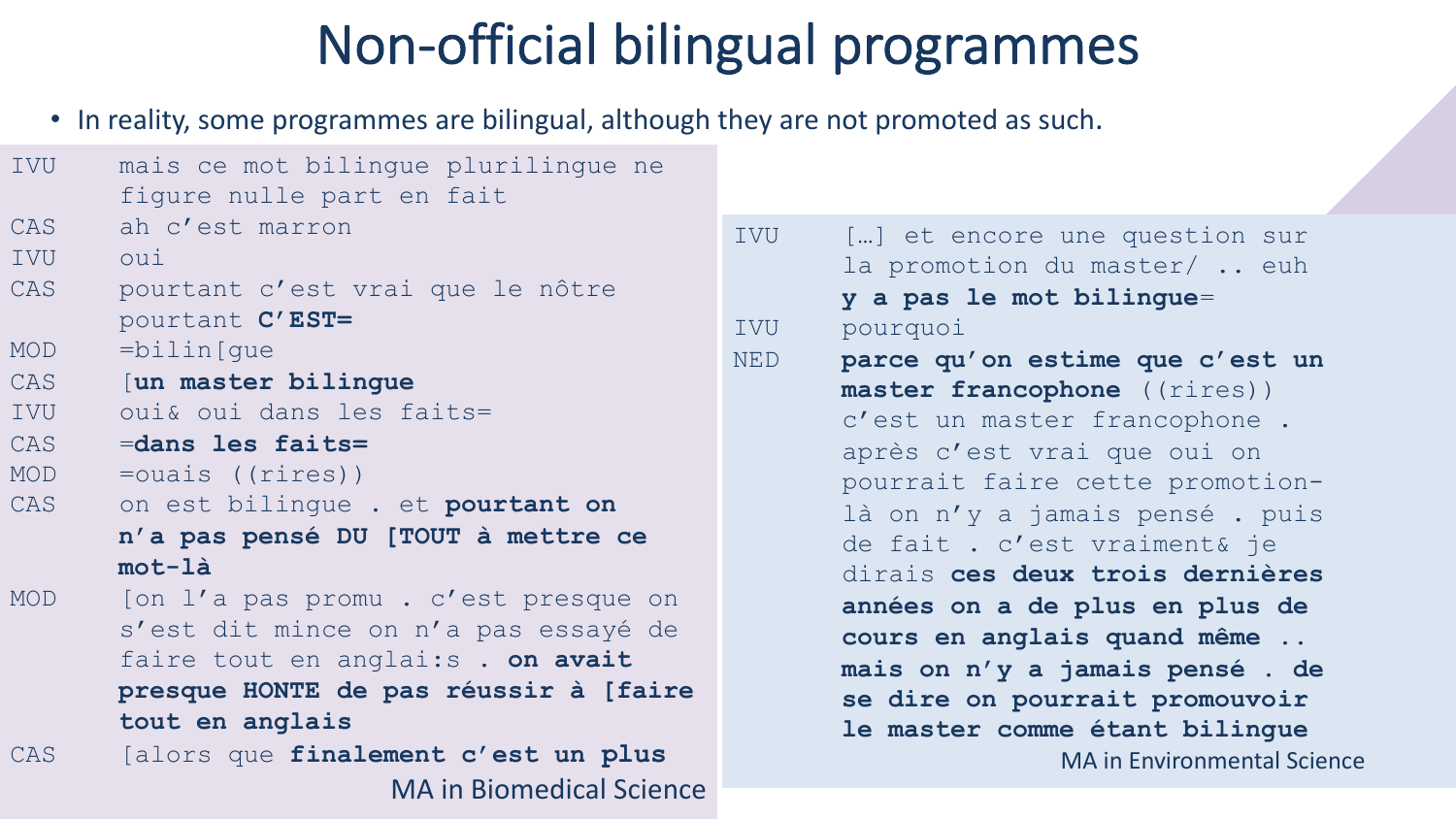#### Internationalisation process and languages of instruction

• English goes hand in hand with the internationalisation process in education.

c'est un **programme international** on accueille BEAUCOUP d'étudiants anglophones donc franchement .. **tant qu'on peut on part toujours sur l'anglais\ . très honnêtement\** MA in Neuroscience

 $(5)$ 

IVU **et pourquoi pas** juste de continuer d'avoir une continuité et: essayer avec **une promotion bilingue au niveau master** . pourquoi ce basculement vers l'anglais uniquement . au niveau [master CEV [parce que **la population concernée est très différente** . au **bachelor on a BEAUCOUP de gens locaux**/ .. genevois ou français/ . après on a aussi des étrangers mais en moindre proportion . **au master on vise un public international**/ .. on a vraiment une proportion internationale que maintenant je ne sais pas de tête je devrais savoir . mais du coup ça permet pas de: **si on propose des cours en français on PERD toute une série d'étudiants** qui ne: . pour qui le français n'est pas accessible **MA in Economy and Management** 

**comment pouvais-je faire venir des gens qui sont pas francophones** pour étudier un master en français . ça **c'était littéralement mort**/ . donc **il fallait absolument qu'on passe à l'anglais\** MA in Chemistry and Biochemistry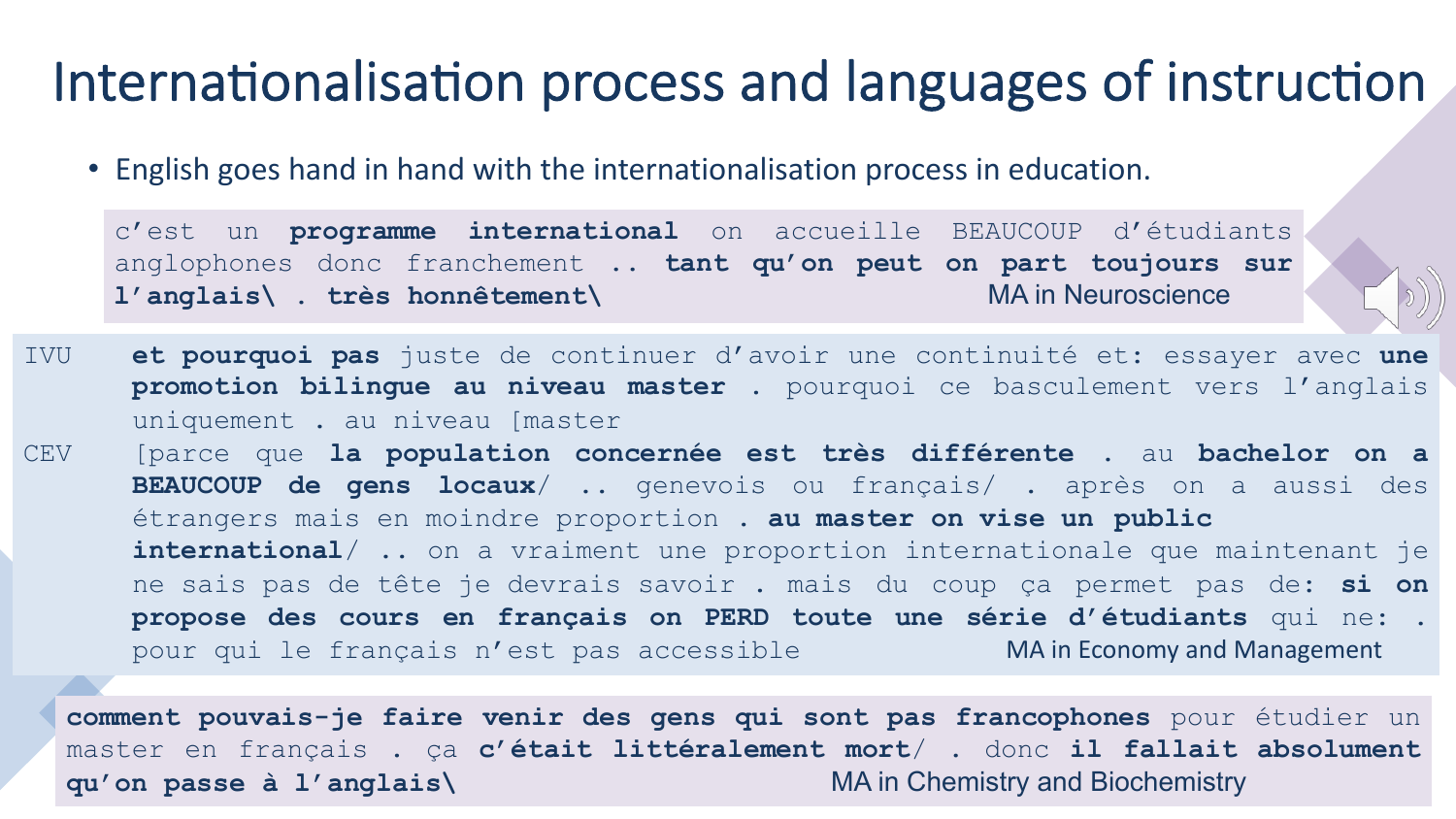# Multilingualism vs an implicit monolingualism in English

- In some BA programmes, where the official language of instruction is French, labelling a curriculum as bilingual paves the way for the introduction of English.
	- BEA c'est vraiment mon prochain projet en fait de mettre ça .. de formaliser tout ça pour les enseignements du bachelor […] d'une **ça nous semblait vraiment indispensable pour faire une carrière scientifique** ou autre ou même pour suivre parce que **de toute façon en master les enseignements sont donnés en anglais** . et puis de DEUX/ pour être honnête aussi c'est que on est en fait& enfin **nos enseignants et chercheurs il y en aussi plusieurs qui parlent pas français/** . et du coup **ça devient compliqué** en fait **de trouver des enseignants pour le bachelor** parmi notre pool de: de chercheurs qui sont uniquement francophones

BA in Biology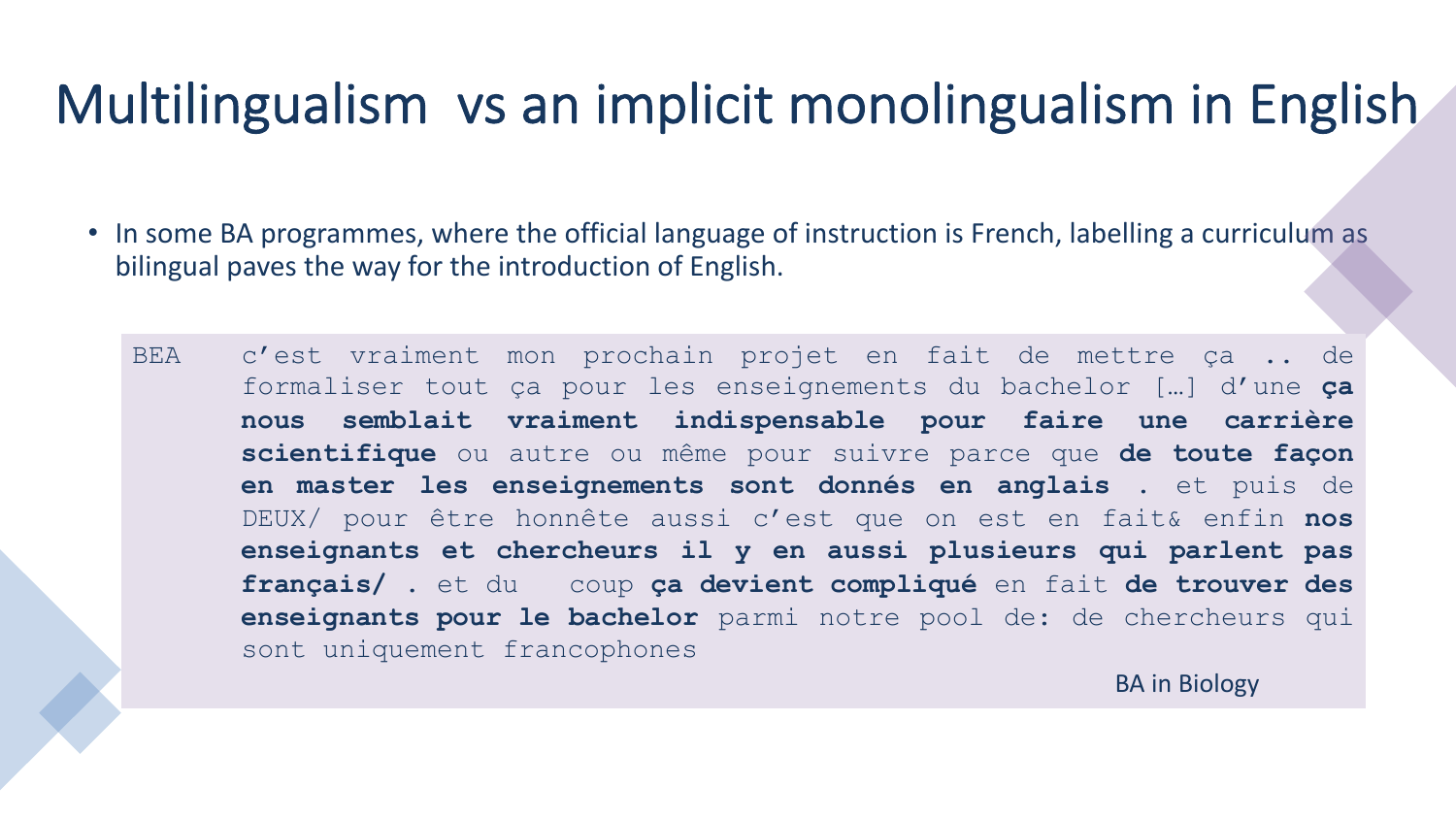#### **Discussion**

- Although French is the only official language in Bachelor programmes, some courses are in English, mainly because of non-French speaking teachers.
- In MA programmes, especially in the Sciences, English is gradually becoming the dominant language of instruction due to internationalisation (= English as *lingua franca*).
- In some other disciplines, MA programmes officially taught in French allow courses in English because many teachers are English speakers (= seek for excellence in recruitment).
- Official bilingual BA programmes are not always presented or promoted as such, and bilingualism is often an implicit means of introducing English. So what is the place of French then?
- The "bilingual programme" label seems valuable and attractive, but there is a lack of actual language policies behind it.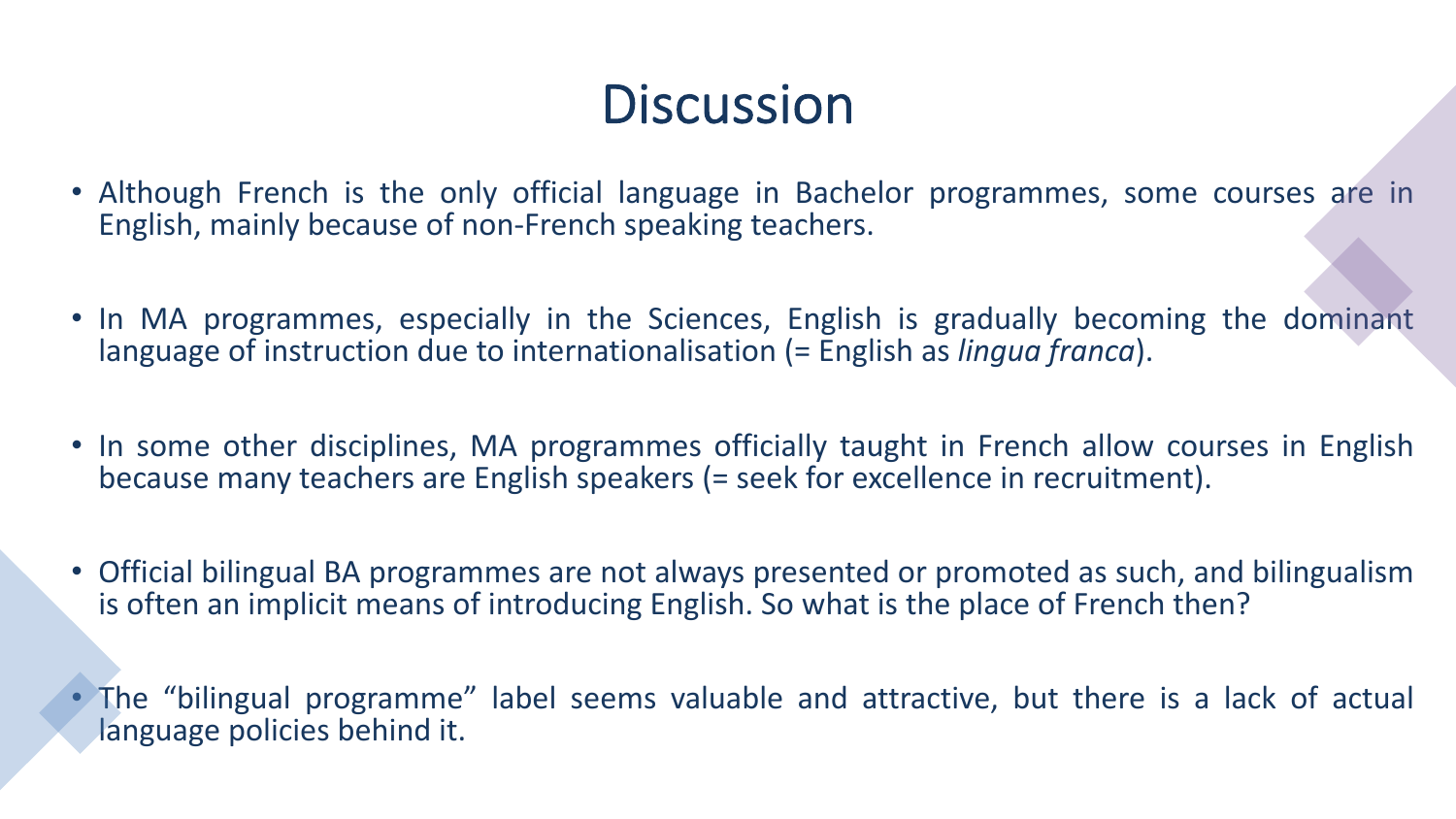# Concluding remarks and the future of the project

- This exploratory study needs to be extended, e.g., by comparing the language policy of the University of Geneva with other Swiss universities.
- There is a need for a more explicit language policy regarding multilingualism.
- It is necessary to create guidelines for the development of multilingual programmes.
- Training programmes for teachers and scholars who work on developing multilingual education and research practices would be beneficial.